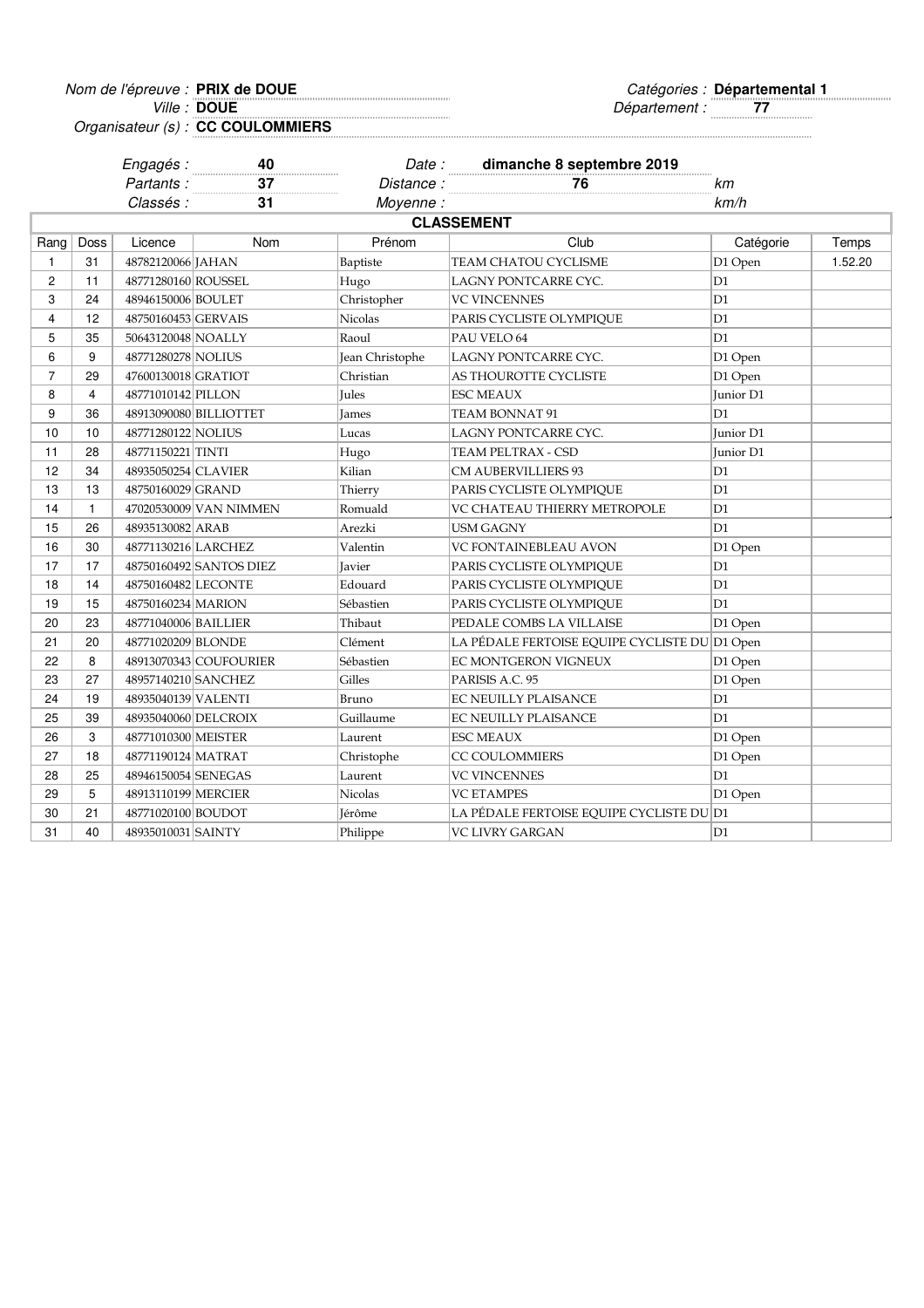|                |                   | Engagés :            | 39                         |                   | outogonoo .                                   | 50                  |         |  |  |
|----------------|-------------------|----------------------|----------------------------|-------------------|-----------------------------------------------|---------------------|---------|--|--|
|                |                   | Partants:            | 38                         | <i>Distance :</i> | 66,5                                          | km                  |         |  |  |
|                |                   | Classés :            | .<br>35                    | Moyenne:          | 35,092                                        | km/h                |         |  |  |
|                | <b>CLASSEMENT</b> |                      |                            |                   |                                               |                     |         |  |  |
| Rang           | Doss              | Licence              | Nom                        | Prénom            | Club                                          | Catégorie           | Temps   |  |  |
| $\mathbf{1}$   | 10                | 48913390010 BILLOT   |                            | Julien            | <b>EC MORSANG SUR ORGE</b>                    | D2                  | 1:53:42 |  |  |
| $\overline{c}$ | 34                | 48928000166 BALAY    |                            | Damien            | LICENCE INDIVIDUELLE                          | D2                  |         |  |  |
| 3              | 20                | 48771490037 GABRIEL  |                            | Jean Marc         | <b>SC GRETZ TOURNAN</b>                       | D2                  |         |  |  |
| 4              | 6                 |                      | 48782120148 DE TARADE      | Gaultier          | TEAM CHATOU CYCLISME                          | D <sub>2</sub> Open |         |  |  |
| 5              | 11                | 48771280168 ANDRE    |                            | David             | LAGNY PONTCARRE CYC.                          | D <sub>2</sub>      |         |  |  |
| 6              | 19                |                      | 48913400023 METTENDORFF    | Laurent           | CMOM TEAM CYCLISTE MORANGIS                   | D2                  |         |  |  |
| $\overline{7}$ | 35                |                      | 48771300010 DELAPLACE      | Ludovic           | AC POMMEUSE BOISSY                            | D2                  |         |  |  |
| 8              | $\overline{7}$    | 48782120087 FUSILLER |                            | <b>Nicolas</b>    | TEAM CHATOU CYCLISME                          | D2 Open             |         |  |  |
| 9              | 12                |                      | 48771280111 BONNAUD        | Maxime            | LAGNY PONTCARRE CYC.                          | D <sub>2</sub>      |         |  |  |
| 10             | 16                | 48771280109 MUNIER   |                            | Philippe          | LAGNY PONTCARRE CYC.                          | D2                  |         |  |  |
| 11             | 17                |                      | 48771280155 REGNAULT       | Tristan           | LAGNY PONTCARRE CYC.                          | D2                  |         |  |  |
| 12             | 3                 |                      | 48935070405 MARTORELL      | Laurent           | <b>B.C. NOISY LE GRAND</b>                    | D2                  |         |  |  |
| 13             | 14                | 48771280282 GENDRON  |                            | Nicolas           | LAGNY PONTCARRE CYC.                          | D2                  |         |  |  |
| 14             | $\overline{2}$    |                      | 48935040023 LEPAGNEZ       | Henri             | EC NEUILLY PLAISANCE                          | D <sub>2</sub>      |         |  |  |
| 15             | 15                |                      | 48771280257 LAGRANGE       | Eric              | LAGNY PONTCARRE CYC.                          | D2 Open             |         |  |  |
| 16             | 33                |                      | 48771280230 TAUVERON       | Eric              | LAGNY PONTCARRE CYC.                          | D2                  |         |  |  |
| 17             | 18                | 48935050158 BOUTIN   |                            | Jean François     | <b>CM AUBERVILLIERS 93</b>                    | D2                  |         |  |  |
| 18             | 9                 | 48946040404 PUDELKO  |                            | Jean François     | <b>US CRETEIL</b>                             | D2                  |         |  |  |
| 19             | 32                |                      | 48771010377 DAMAGNEZ       | Xavier            | <b>ESC MEAUX</b>                              | D2                  |         |  |  |
| 20             | 36                |                      | 48913480019 FONT LAPALISSE | Thierry           | CC SAINT PIERRE DU PERRAY                     | D2                  |         |  |  |
| 21             | 25                |                      | 48935130321 BENICHON       | Gilles            | <b>USM GAGNY</b>                              | D2                  |         |  |  |
| 22             | 26                | 48946150053 SENEGAS  |                            | Jean Claude       | <b>VC VINCENNES</b>                           | D <sub>2</sub>      |         |  |  |
| 23             | 37                | 47020970444 VIGNAUD  |                            | Stéphane          | ETOILE CYCLISTE CHÂTEAU THIERRY               | D2                  |         |  |  |
| 24             | 22                | 48913360005 LARRIEU  |                            | Laurent           | TEAM CYCLO CROSS VTT 91                       | D <sub>2</sub>      |         |  |  |
| 25             | 38                | CI.                  | <b>LEFORT</b>              | Christophe        | <b>CARTE JOURNEE</b>                          |                     |         |  |  |
| 26             | 8                 | 48771140343 GARDEZ   |                            | Franck            | <b>IS FERTE GAUCHER</b>                       | D2                  |         |  |  |
| 27             | 39                | <b>CI</b>            | <b>BOUKIR</b>              | Rachid            | <b>CARTE JOURNEE</b>                          |                     |         |  |  |
| 28             | 28                | 48771010230 BARTLET  |                            | Frédéric          | <b>ESC MEAUX</b>                              | D2                  |         |  |  |
| 29             | $\mathbf{1}$      |                      | 48935040047 LEFRANCOIS     | Guillaume         | <b>EC NEUILLY PLAISANCE</b>                   | D <sub>2</sub>      |         |  |  |
| 30             | 24                | 48771040205 AUBLET   |                            | Etienne           | PEDALE COMBS LA VILLAISE                      | D2                  |         |  |  |
| 31             | 29                | 48924030027 BOULARD  |                            | Philippe          | RUEIL A.C.                                    | D2                  |         |  |  |
| 32             | 5                 | 48771020099 PRUVOST  |                            | Sébastien         | LA PÉDALE FERTOISE EQUIPE CYCLISTE DU D2      |                     |         |  |  |
| 33             | 4                 | 48771020036 PARIS    |                            | Richard           | LA PÉDALE FERTOISE EQUIPE CYCLISTE DU D2 Open |                     |         |  |  |
| 34             | 27                |                      | 48935100206 CHANTEUR       | <b>José</b>       | VCA DU BOURGET                                | D2                  |         |  |  |
| 35             | 23                |                      | 48913360026 MUZZARELLI     | Grégoire          | TEAM CYCLO CROSS VTT 91                       | D2                  |         |  |  |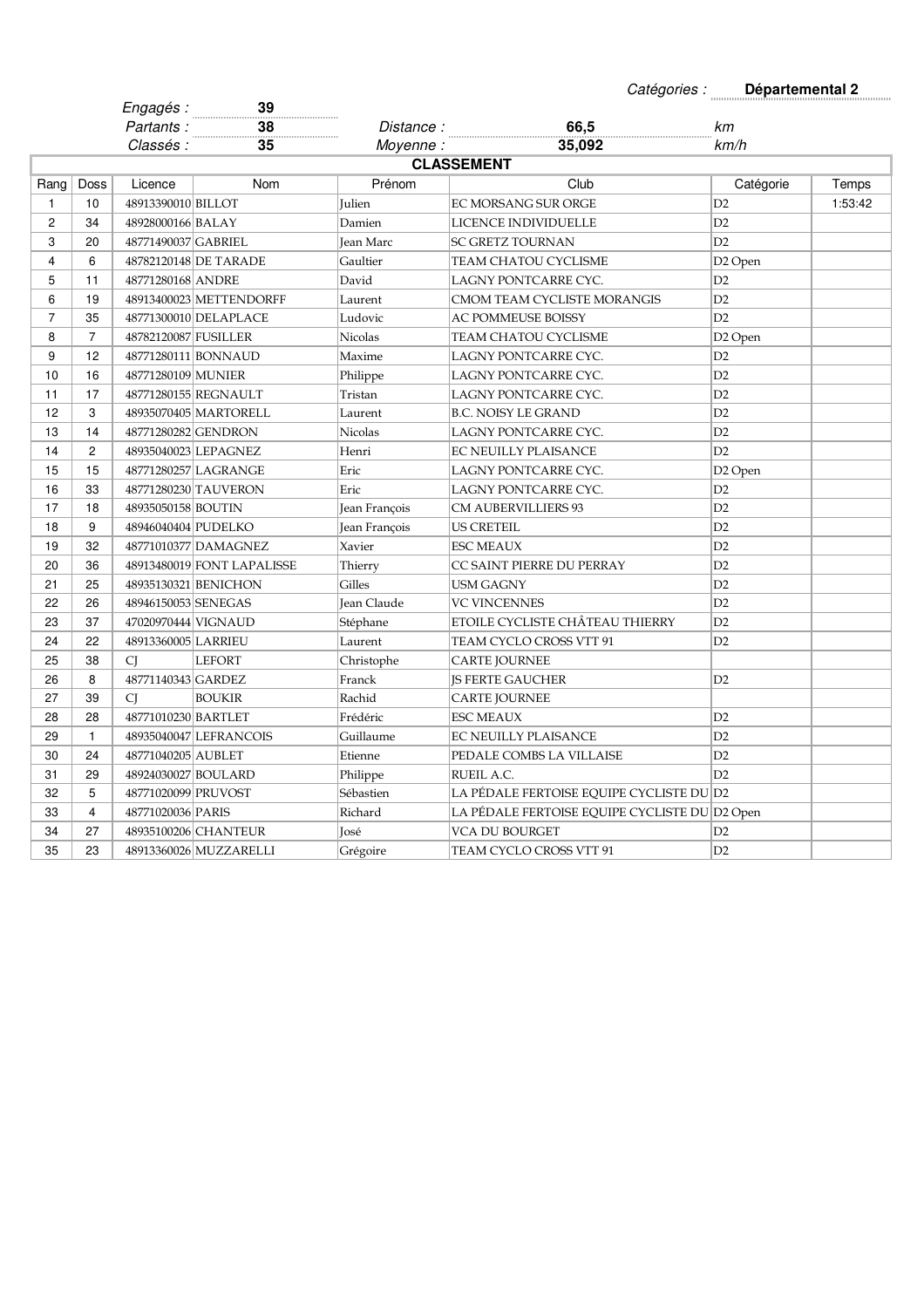|                |                   | Engagés :            | 43                          |                    |                                  |                |         |  |  |  |
|----------------|-------------------|----------------------|-----------------------------|--------------------|----------------------------------|----------------|---------|--|--|--|
|                |                   | Partants:            | 40<br>.                     | <i>Distance :</i>  | 57                               | km             |         |  |  |  |
|                |                   | <i>Classés :</i>     | 35                          | Moyenne:           |                                  | km/h           |         |  |  |  |
|                | <b>CLASSEMENT</b> |                      |                             |                    |                                  |                |         |  |  |  |
| Rang           | Doss              | Licence              | Nom                         | Prénom             | Club                             | Catégorie      | Temps   |  |  |  |
| 1              | 39                | 48957110014 BENNOIN  |                             | Luc                | US EZANVILLE ECOUEN              | D <sub>3</sub> | 1:27.20 |  |  |  |
| 2              | 13                | 48771130242 RIBET    |                             | Vincent            | VC FONTAINEBLEAU AVON            | D <sub>3</sub> |         |  |  |  |
| 3              | 41                | 48957290047 LE FOLL  |                             | Didier             | EC OSNY PONTOISE                 | D3             |         |  |  |  |
| 4              | 18                | 47020970220 VERBEKE  |                             | Antoine            | <b>EC CHATEAU THIERRY</b>        | D <sub>3</sub> |         |  |  |  |
| 5              | 17                | 47020970046 LETE     |                             | Frédéric           | EC CHATEAU THIERRY               | D <sub>3</sub> |         |  |  |  |
| 6              | 37                | CI                   | <b>ARROYO</b>               | Louis              | CARTE JOURNEE                    | D <sub>3</sub> |         |  |  |  |
| $\overline{7}$ | 31                | 48782160026 PRETS    |                             | Jean Luc           | <b>EC VELIZY 78</b>              | D3             |         |  |  |  |
| 8              | 2                 | 48935040121 NOLIUS   |                             | Bernard            | EC NEUILLY PLAISANCE             | D <sub>3</sub> |         |  |  |  |
| 9              | 10                | 48946040306 HIPPON   |                             | Charlie            | <b>US CRETEIL</b>                | D <sub>3</sub> |         |  |  |  |
| 10             | 38                | 48935190019 BARON    |                             | Pascal             | <b>SE PAVILLONNAIS</b>           | D <sub>3</sub> |         |  |  |  |
| 11             | 40                | 48771010145 STUMPF   |                             | Franck             | <b>ESC MEAUX</b>                 | D <sub>3</sub> |         |  |  |  |
| 12             | 6                 | 48771320030 DUBOIS   |                             | Didier             | UNION SPORTIVE TRILPORT GERMIGNY | D3             |         |  |  |  |
| 13             | 29                | 48935100113 CONGY    |                             | Philippe           | VCA DU BOURGET                   | D <sub>3</sub> |         |  |  |  |
| 14             | 34                | 48771190045 BORROZ   |                             | Jean Louis         | <b>CC COULOMMIERS</b>            | D <sub>3</sub> |         |  |  |  |
| 15             | 35                | 48924000036 GIROU    |                             | Philippe           | <b>RUEIL AC</b>                  | D <sub>3</sub> |         |  |  |  |
| 16             | 22                | 48935130080 ARAB     |                             | Ahcène             | USM GAGNY                        | D <sub>3</sub> |         |  |  |  |
| 17             | 27                |                      | 48771150004 GILARDINI       | Vincent            | TEAM PELTRAX - CSD               | D <sub>3</sub> |         |  |  |  |
| 18             | 9                 | 48771280134 BOUYER   |                             | Jacques            | LAGNY PONTCARRE CYC.             | D <sub>3</sub> |         |  |  |  |
| 19             | 32                | <b>CI</b>            | <b>HORNN</b>                | <b>Jean Pierre</b> | CARTE JOURNEE                    | D <sub>3</sub> |         |  |  |  |
| 20             | 23                | 48935130030 FISTER   |                             | Serge              | USM GAGNY                        | D <sub>3</sub> |         |  |  |  |
| 21             | 33                | 48935230006 DEWILDE  |                             | Philippe           | <b>EC NOISEENNE</b>              | D <sub>3</sub> |         |  |  |  |
| 22             | 12                | 48771130274 JULLY    |                             | Patrick            | VC FONTAINEBLEAU AVON            | D <sub>3</sub> |         |  |  |  |
| 23             | 26                |                      | 48771150094 FONTAINE        | Yannick            | TEAM PELTRAX - CSD               | D <sub>3</sub> |         |  |  |  |
| 24             | 30                | 48946030046 DUVAL    |                             | Didier             | VC DES CHEMINOTS ET VILLENEUVOIS | D <sub>3</sub> |         |  |  |  |
| 25             | 42                | 48935040011 MARIE    |                             | Jean Michel        | <b>EC NEUILLY PLAISANCE</b>      | D <sub>3</sub> |         |  |  |  |
| 26             | 25                | 48924150012 PASQUIER |                             | Olivier            | COURBEVOIE SPORTS CYCLISME       | D <sub>3</sub> |         |  |  |  |
| 27             | 16                |                      | 48771190117 HERNANDEZ       | Leonides           | <b>CC COULOMMIERS</b>            | D <sub>3</sub> |         |  |  |  |
| 28             | 19                |                      | 48946080006 ATTOUMANI       | Assadi             | TROPIKANA                        | D <sub>3</sub> |         |  |  |  |
| 29             | 14                |                      | 48771130226 SAILLENFEST     | Olivier            | VC FONTAINEBLEAU AVON            | D <sub>3</sub> |         |  |  |  |
| 30             | $\mathbf{1}$      | 48935040057 BONAFE   |                             | Nicolas            | EC NEUILLY PLAISANCE             | D3             |         |  |  |  |
| 31             | 3                 | 48935040119 PERRIN   |                             | Bruno              | <b>EC NEUILLY PLAISANCE</b>      | D <sub>3</sub> |         |  |  |  |
| 32             | 43                | 48924150217 GARNIER  |                             | Philippe           | COURBEVOIE SPORTS CYCLISME       | D <sub>3</sub> |         |  |  |  |
| 33             | 20                | 48771040084 MORENO   |                             | Thierry            | PEDALE COMBS LA VILLAISE         | D <sub>3</sub> |         |  |  |  |
| 34             | 15                | 48771190014 GUERIN   |                             | Guillaume          | CC COULOMMIERS                   | D <sub>3</sub> |         |  |  |  |
| 35             | 11                |                      | 48771130179 BENABDELMOUMENE | Abdelkrim          | VC FONTAINEBLEAU AVON            | D3             |         |  |  |  |